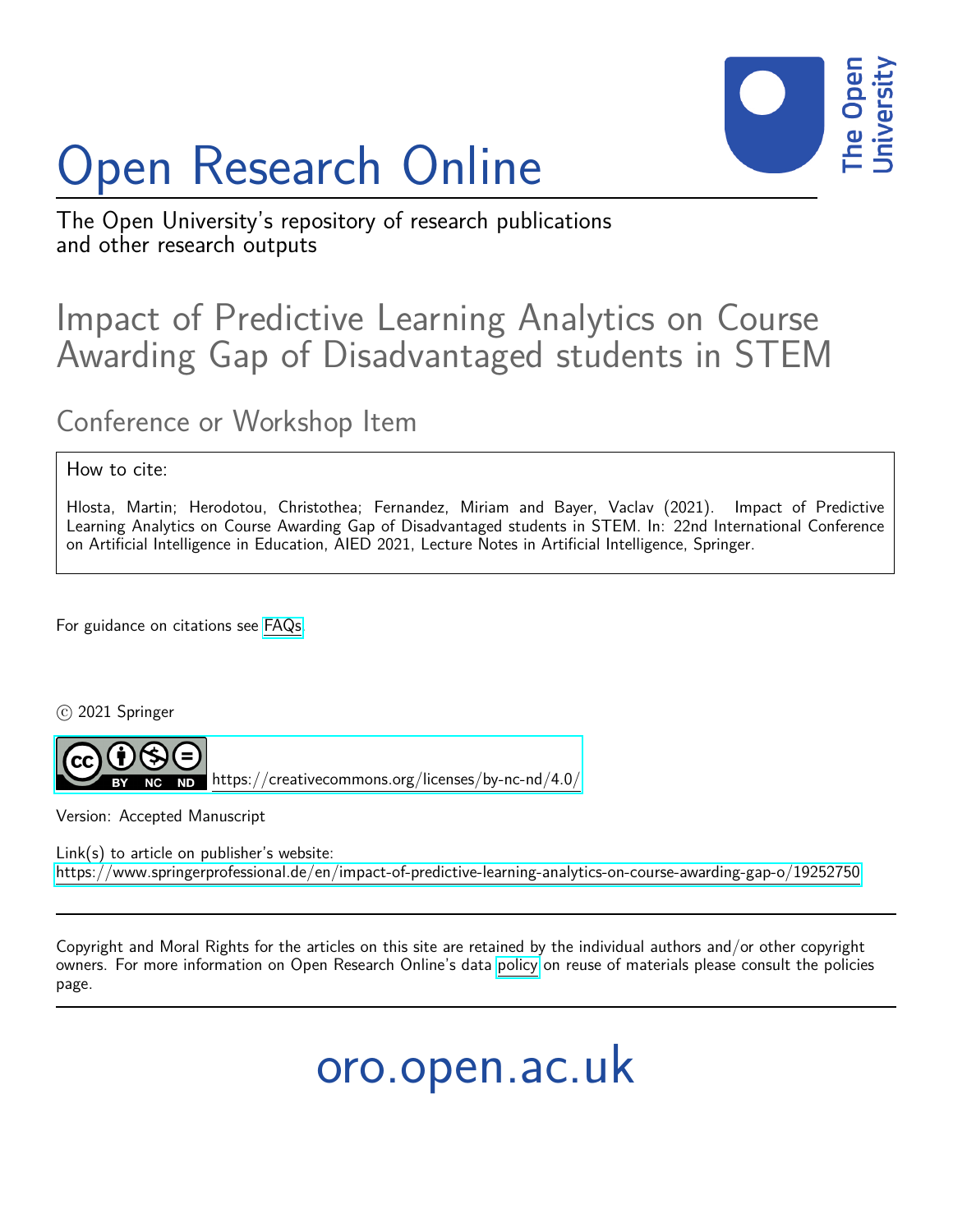## Impact of Predictive Learning Analytics on Course Awarding Gap of Disadvantaged students in STEM

Martin Hlosta<sup>[0000–0002–7053–7052]</sup>, Christothea Herodotou<sup>[0000–0003–0980–1632]</sup>, Vaclav Bayer[0000−0001−8953−6335], and Miriam Fernandez[0000−0001−5939−4321]

> The Open University, UK {martin.hlosta}@open.ac.uk

Abstract. In this work, we investigate the degree-awarding gap in distance higher education by studying the impact of a Predictive Learning Analytics system, when applying it to 3 STEM (Science, Technology, Engineering and Mathematics) courses with over 1,500 students. We focus on Black, Asian and Minority Ethnicity (BAME) students and students from areas with high deprivation, a proxy for low socio-economic status. Nineteen teachers used the system to obtain predictions of which students were at risk of failing and got in touch with them to support them (intervention group). The learning outcomes of these students were compared with students whose teachers did not use the system (comparison group). Our results show that students in the intervention group had 7% higher chances of passing the course, when controlling for other potential factors of success, with the actual pass rates being 64% vs 61%. When disaggregated: 1) BAME students had 10% higher pass rates (55 %vs 45%) than BAME students in the comparison group and 2) students from the most deprived areas had 4% higher pass rates (58% vs 54%) in the intervention group compared to the comparison group.

Keywords: Predictive Analytics · Course Awarding Gap · BAME · SES

#### 1 Introduction

Historically, the performance of some demographic groups of students has been persistently worse than others. The impact of low socio-economic status (SES) on learning has increased over the last 50 years across countries, including the UK [\[3\]](#page-5-0). The attainment of ethnic minorities is consistently worse than White students. In the UK, in the past decade, 57% of Black students gained an upper second or first in their undergraduate degree, compared with 81% of White students [\[10\]](#page-5-1). There may be a significant overlap between Black, Asian and Minority Ethnic (BAME) students and low SES students. Recent post-pandemic statistics show that nearly half of BAME households (46%) live in poverty as opposed to 20% of White households [\[11\]](#page-5-2).

Predictive Learning Analytics (PLA) focuses on forecasting the future students' outcomes using Machine Learning (ML) models and provide actionable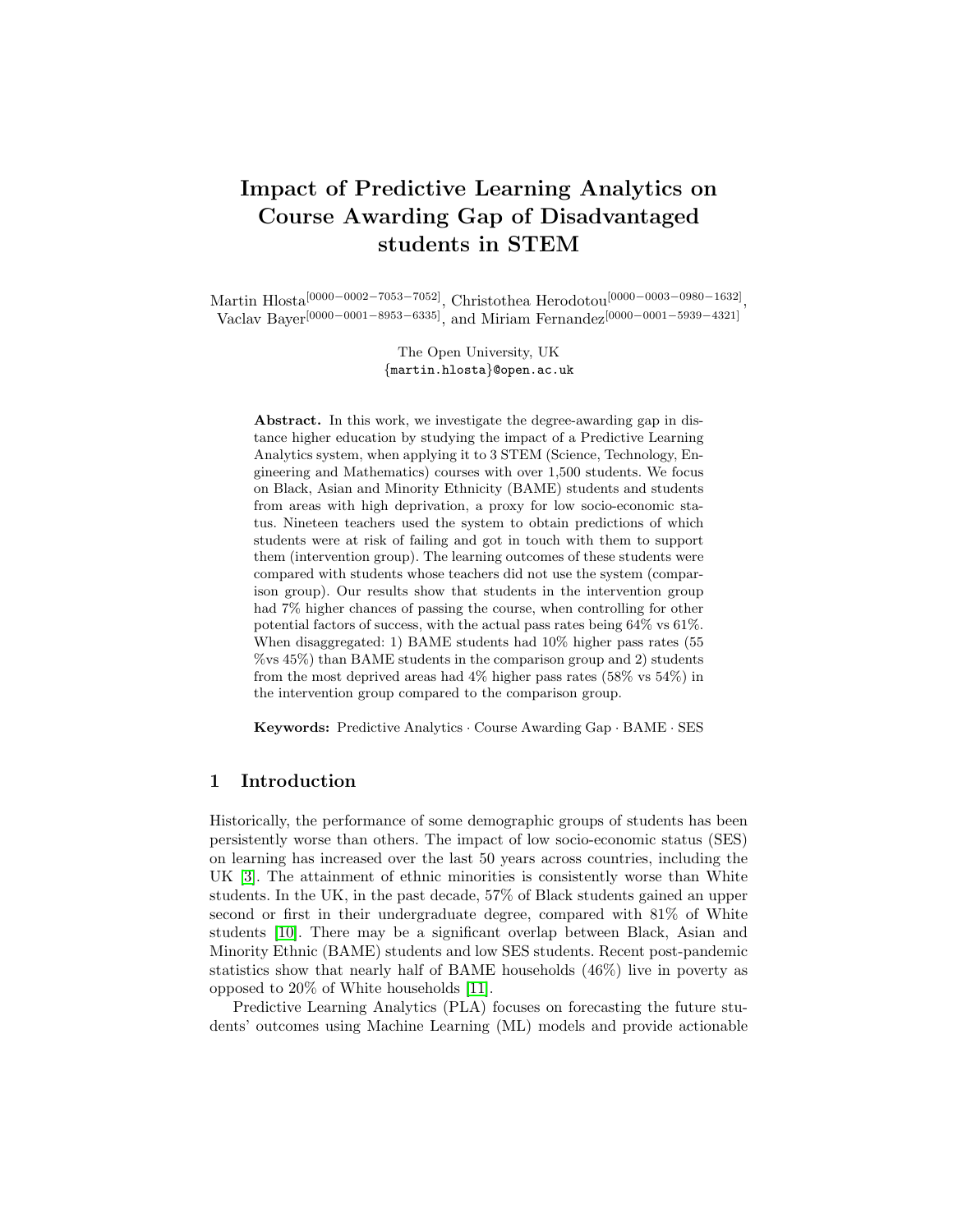2 M. Hlosta et al.

feedback to students or teachers, leading to improved student outcomes [\[6\]](#page-5-3). Growing evidence suggest that using PLA to trigger interventions leads to improved student outcomes in some studies [\[14](#page-5-4)[,7\]](#page-5-5) but not in others [\[2,](#page-5-6)[5\]](#page-5-7). This suggests that further fine-grained analysis is needed to understand who of the students may benefit the most from PLA interventions. Previous studies reported the importance of a teacher in improving student outcomes and closing the attainment gap [\[13,](#page-5-8)[4\]](#page-5-9).

Research Questions To the best of authors' knowledge, there are no studies directly investigating the impact of PLA on different demographic subgroups. To fill this research gap, we examined the impact of PLA on the course awarding gap of BAME students and low SES students. We formulated two research questions  $(RQs)$ :  $RQ1$ : What is the impact of PLA on student pass rates and their final score when deployed by teachers? RQ2: What is the impact of PLA when disaggregating the results by ethnicity and by SES?

#### 2 Methods

Three STEM courses were selected based on their historically low retention and because they have not used Predictive technology before. Nineteen out of the 59 course teachers took part in the study (Intervention group). The remaining teachers (N=37) were treated as a Control group. Teachers were asked to log in before the first three assignments; 1, 2 and 3 weeks before the assignment's submission deadline. For each access, they were asked to consider contacting students that were identified as at-risk of 1) not submitting or 2) predicted as Fail or achieve low grade (50-60). Teachers were compensated to complete this research activity.

The predictions, generated weekly, estimate each student's likelihood to submit their next assignment and a likely banded score in the assignment. To generate these predictions the model utilises data from the previous run of the same course, i.e. 1) demographics, workload and prev. results, 2) student engagement in VLE, and 3) previous assignment performance. Gradient Boosting Machines (GBM) has been selected in the previous years as the best performing model [\[8\]](#page-5-10).

Evaluation For each RQ, we focus on students completion, passing and their overall score. Completion means that a student satisfied the course requirements and sat the exam; passing means that they were successful in the exam. Logistic regression models were applied for binary outcomes (completion and pass) and linear regression was used for the overall score. The unit of analysis were students  $(N = 1, 412)$ . The factors entered into the regression analysis included: (1) Student (age, gender, an indicator of linked qualification, declared disability, caring responsibility, new/continuing, highest previous education, avg. previous score, no. of other credits studied, no. of previous attempts of the course,  $IMD<sup>1</sup>$  $IMD<sup>1</sup>$  $IMD<sup>1</sup>$ and whether the student is identified as BAME), (2) Teacher (no. of students the teacher is responsible for, avg. student pass rate in the previous years they

<span id="page-2-0"></span><sup>&</sup>lt;sup>1</sup> In the UK, the SES gap can be expressed as a difference between students from low and high deprived areas, measured by Index of Multiple Deprivation (IMD)[\[12,](#page-5-11)[9\]](#page-5-12).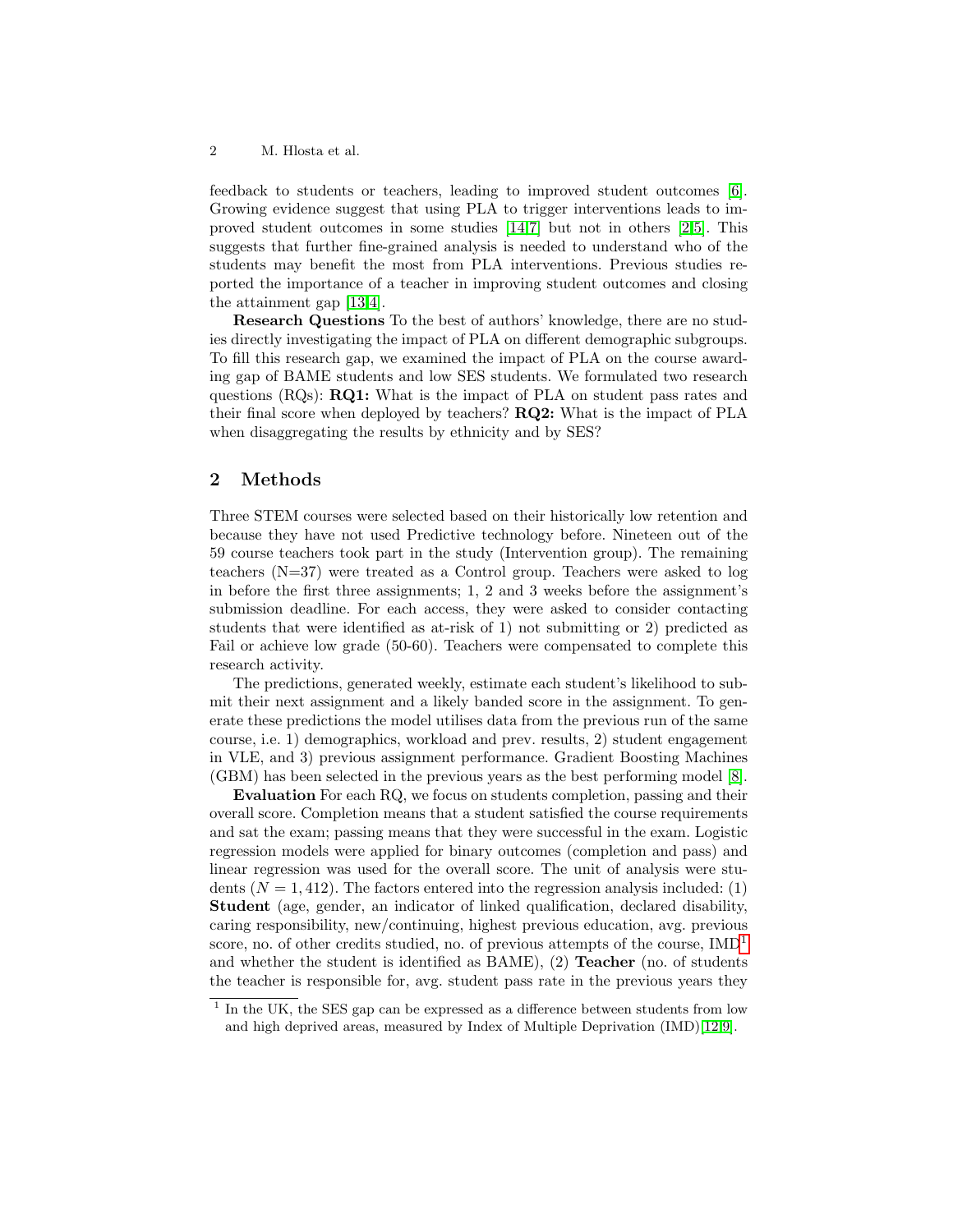have been teaching), (3) **Course** - dummy encoded as variables Course 1, 2 and 3.

Similarly, as [\[12\]](#page-5-11), IMD was discretised into quintiles - Q1 representing the most deprived areas and Q5 the least deprived areas. The check for homogeneity of variances, multicollinearity and normality were conducted to ensure no assumption violation. Except for the number of students in the teachers' group, the continuous variables did not follow a normal distribution and were discretised. IMD, previous student score, and teacher previous pass rates contained missing values, and we encoded them as a special category. The previous score was discretised for each course separately.

To answer RQ2, we created separate regression models for each demographic group - i.e. for BAME/non-BAME and each IMD quintile  $Q1 - Q5$ . BAME students encompassed 57 Asian, 46 Black, 39 Mixed and 18 Minor Ethnicity students (11% of all students). This was conducted again for completion, pass and overall score. For each regression model, we investigated the coefficient indicating any differences between the Intervention and the Control group.

#### 3 Results

The accuracy of the model for predicting completion was  $Acc = 0.71$  and for pass  $Acc = 0.69$ , for the continuous target overall score  $R^2 = 0.22$ . Table [1](#page-4-0) shows the coefficients of the regression for pass, completion and score, with their statistical significance and standard errors for all students, regardless of the demographic group.[2](#page-3-0) The results show that students in the Intervention group (factor group INT) were much more likely to pass the module ( $\beta = 0.36, p < 0.01$ ) and also obtain higher overall score ( $\beta = 5.07, p < 0.01$ ). The positive coefficient for completion was however not statistically significant ( $\beta = 0.11, p \ge 0.1$ ). This might suggest that students in the Intervention group were better prepared to be successful in the exam. The pass rate beta  $\beta = 0.36$  can be converted to an Average Marginal Effect 0.07, which means that keeping all attributes constant, students in the Intervention group have 7% higher chances of passing the course and obtaining 5.07 more points in the overall score.

Disaggregation by BAME and IMD Overall, the pass rates (61\%) vs 65%) and overall score (44 vs 46.5) were higher in the Intervention group. The positive differences were higher for BAME students for passing (52% in the Control vs 62% in the Intervention) and lower IMD quintiles, IMD1-3. Regression models were created only for the specific demographic group, controlling for potential confounding variables. Fig. [1](#page-4-1) shows the  $\beta$  regression coefficients for the Intervention group extracted from these models. Except for completion, the lower SES groups have higher coefficients, with statistical significant results measured for IMD Q1,  $\beta = 0.78, p < 0.05$ . For BAME, the most significant factor related to passing the course was teachers' previous low pass rates  $\beta = -3.08, p < 0.05$ . This factor was not present for non-BAME students. This suggests that teachers

<span id="page-3-0"></span><sup>&</sup>lt;sup>2</sup> The results only include attributes where at least one of the factors had  $p < 0.05$ . The full analysis can be found at https://ordo.open.ac.uk/account/articles/14414774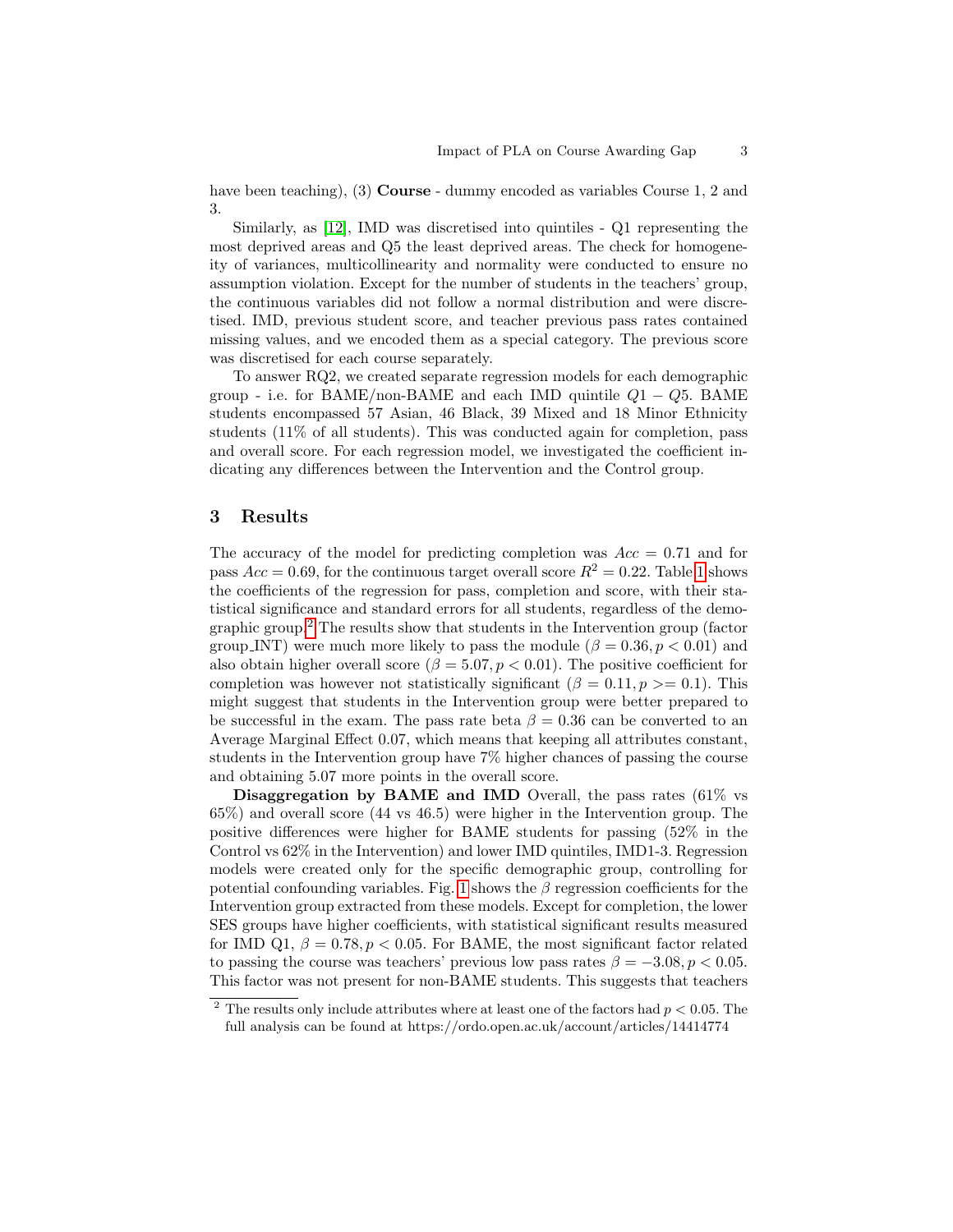#### 4 M. Hlosta et al.

|                                             | Completion |      | Pass      |      | Overall Score |       |
|---------------------------------------------|------------|------|-----------|------|---------------|-------|
|                                             | ß          | SЕ   | ß         | SЕ   |               | SЕ    |
| prev_sc_VERY_HIGH                           | 0.41       | 0.75 | $1.33**$  | 0.69 | $23.22**$     | 10.08 |
| disability                                  | $-0.34*$   | 0.28 | $-0.44**$ | 0.26 | $-8.12**$     | 3.83  |
| is_new                                      | 0.29       | 0.73 | $0.74*$   | 0.67 | $13.66**$     | 10.00 |
| $course-2$                                  | 0.26       | 0.37 | $0.46**$  | 0.35 | 2.19          | 4.88  |
| group_INT                                   | 0.11       | 0.29 | $0.36**$  | 0.27 | $5.07**$      | 3.82  |
| $\text{credits\_other\_}[1-60]$             | $-0.67**$  | 0.34 | $-0.70**$ | 0.30 | $-11.80**$    | 4.14  |
| $\text{credits}\_\text{other}\_\text{>=61}$ | $-1.09**$  | 0.44 | $-1.04**$ | 0.41 | $-17.12**$    | 5.79  |
| stud_in_group                               | $-0.01*$   | 0.01 | $-0.02**$ | 0.01 | $-0.23**$     | 0.16  |

 $*_{p<0.05} *_{p<0.01} * *_{p<0.001}$ 

<span id="page-4-0"></span>Table 1. Regression table for completion, pass and overall score

who had students with consistently low pass rates in the past are more likely to have lower pass rates for BAME students but not for non-BAME students. The same attribute was significant also for the second most deprived areas IMD Q2  $\beta = -1.78, p < 0.01$ . Overall, a great concentration of BAME has been observed in low SES and conditions of poverty [\[1,](#page-5-13)[11\]](#page-5-2), suggesting that any intervention that tackles students in low SES would be particularly beneficial for BAME students alongside other ethnicities found in low SES.



<span id="page-4-1"></span>Fig. 1. Outcomes Beta coefficients for being in the Intervention group

#### 4 Conclusions

The results demonstrated a positive impact on students' performance, particularly those who were coming from low SES, as measured by the Index of Multiple Deprivation (IMD). This suggests that students found in rather disadvantaged contexts such as poverty are more likely to benefit from PLA systems. BAME are shown to have the greatest representation in low SES (32% as opposed to 10% non-BAME students), stressing the significance of early PLA support for BAME students in particular. Because our study was conducted only on 3 STEM courses and less than 1,500 students, the scaled experiment should try to replicate the study across more courses, examine separately specific student groups within BAME such as Black or Asian students and investigate the context, i.e. whether some conditions need to be met to observe the same or similar effect.